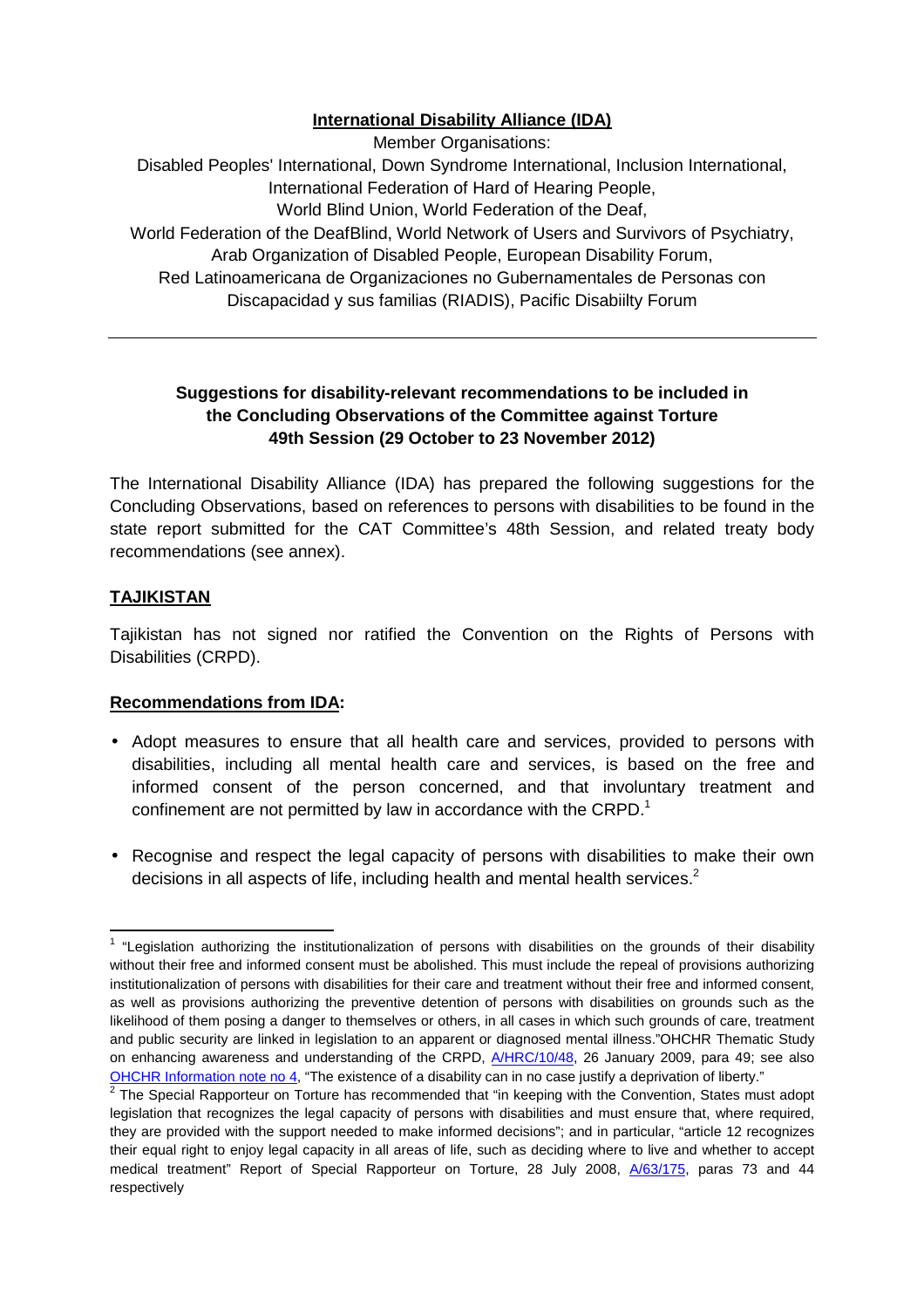$\overline{a}$ 

- Incorporate into the law the abolition of violent and discriminatory practices against children and adults with disabilities in the medical setting, including deprivation of liberty, the use of restraint and the enforced administration of intrusive and irreversible treatments such as neuroleptic drugs and electroshock, recognized as forms of torture and illtreatment, in conformity with recommendations of the Special Rapporteur on Torture (A/63/175, para 63).
- Ensure that all cases of ill-treatment and death occurring in institutions are duly investigated and where necessary criminal convictions are pursued. Ensure remedies for victims or their families, including compensation and rehabilitation. (see Concluding Observations of the CRC Committee, 2010, CRC/C/TJK/CO/2, paras 37, 38, in Annex below)
- Take steps to establish an independent body to monitor hospitals and places of detention which would monitor the status of patients/residents, the training of personnel, and the protocols in place (including their observance) for recording of all incidents of violence, use of restraints (both physical and chemical methods), and complaints in psychiatric hospitals and social welfare institutions. (see Concluding Observations of the CRC Committee, 2010, CRC/C/TJK/CO/2, paras 37, 38, in Annex below)
- Make a plan with target dates and monitoring to close down institutions for children and adults with disabilities and realize the right of persons with disabilities to live in the community by ensuring that housing is affordable and accessible for persons with disabilities, that they have the legal right to choose where and with whom to live on an equal basis with others, and by making available support services to realize the will and preference of individuals as to how they wish to live. (see Concluding Observations of the CRC Committee, 2010, CRC/C/TJK/CO/2, paras 50, 51, in Annex below)
- Realize the right of persons with disabilities to live in the community by ensuring the development of community based services, including for children and adults with intellectual disabilities or psychosocial disabilities, and that housing is affordable and accessible for persons with disabilities, that they have the legal right to choose where and with whom to live on an equal basis with others, and by making available support services to realize the will and preference of individuals as to how they wish to live.<sup>3</sup>
- Adopt measures requiring law enforcement, judicial and health professionals (Prosecutor's office, police, investigating officials, judges, legal aid lawyers, hospital and institution staff) to be trained on the human rights, dignity, and autonomy of persons with disabilities.

 $3$  "Many States, with or without a legal basis, allow for the detention of persons with mental disabilities in institutions without their free and informed consent, on the basis of the existence of a diagnosed mental disability often together with additional criteria such as being a "danger to oneself and others" or in "need of treatment". The Special Rapporteur recalls that article 14 of CRPD prohibits unlawful or arbitrary deprivation of liberty and the existence of a disability as a justification for deprivation of liberty." Report of Special Rapporteur on Torture, 28 July 2008, A/63/175, para 64.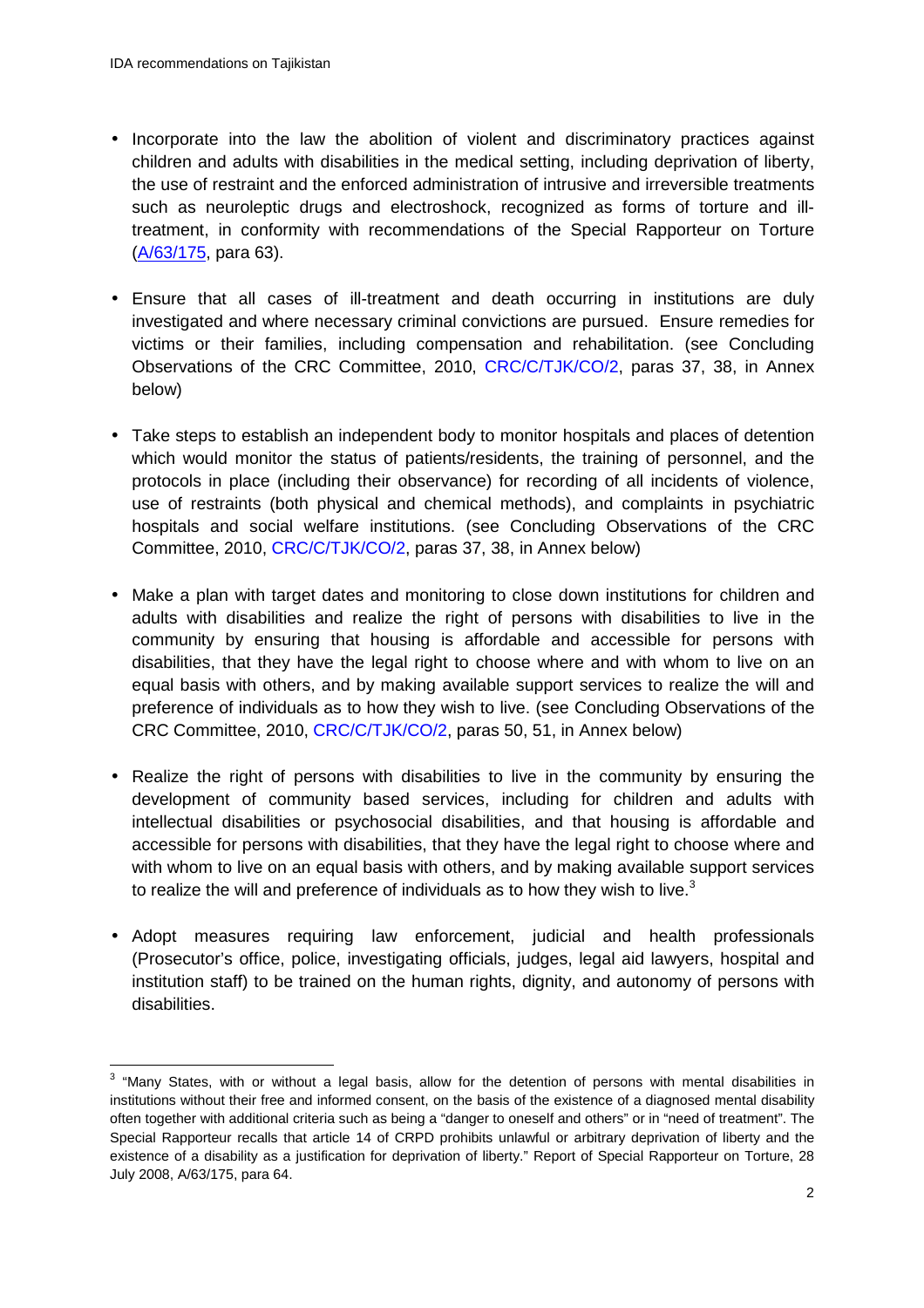- Take steps to address the heightened risk for girls and women with disabilities of becoming victims of violence, abuse, exploitation and harmful practices in the home, community and institutions, and to adopt measures to ensure the accessibility of services and information for victims with disabilities, including training of police and other interlocutors. Ensure that the law guarantees their access to redress and protection, and that victim support services and information to lodge complaints are accessible for persons with disabilities.
- Take steps to ratify the CRPD and its Optional Protocol.

## **State report**

**Selected references to persons with disabilities:** 

#### **Juvenile justice system**

86**. A teacher and a psychologist must participate in the interrogation of an underage suspect or indictee who is under 16 or mentally retarded**. Where the under-age suspect or indictee is over 16, a teacher or psychologist participates in the interrogation at the investigator's or procurator's initiative or at the legal counsel's request. The teacher or psychologist are entitled to ask the suspect or indictee questions with the investigator's permission and, at the end of the interrogation, to be informed of the content of the interrogation report and formulate written observations as to the exactitude and completeness of the statements in the report. At the time of interrogation, the investigator explains these rights to the teacher or psychologist and that fact is recorded in the interrogation report. A teacher or psychologist participates in the examination of an underage defendant in court according to the same rules. From the moment of the minor's first interrogation as a suspect or indictee, the minor's legal representative may participate in the proceedings by decision of the investigator. Upon admission to the proceedings, the legal representative is informed of his or her rights, and in particular the right to:

• Know of what the minor is suspected or with what the minor is charged;

• Be present when charges are brought, and participate in the interrogation of the minor and, with the investigator's permission, in any other investigative activities in which the under-age suspect or indictee and his or her counsel take part;

• Have knowledge of reports on investigative activities, in which he or she participates, and formulate written observations as to the exactitude and completeness of the statements in the reports;

- File petitions and formulate objections;
- Challenge the acts and decisions of the investigator and the procurator;
- Present evidence;

• At the end of the investigation, have knowledge of any material in the file and retrieve from it any information of any scope.

94. **A minor who, as a result of retarded mental development unrelated to any mental disorder and while committing an act dangerous to others, fails to control or fully realize the actual nature of his or her action (or omission) as a public hazard bears no criminal responsibility.**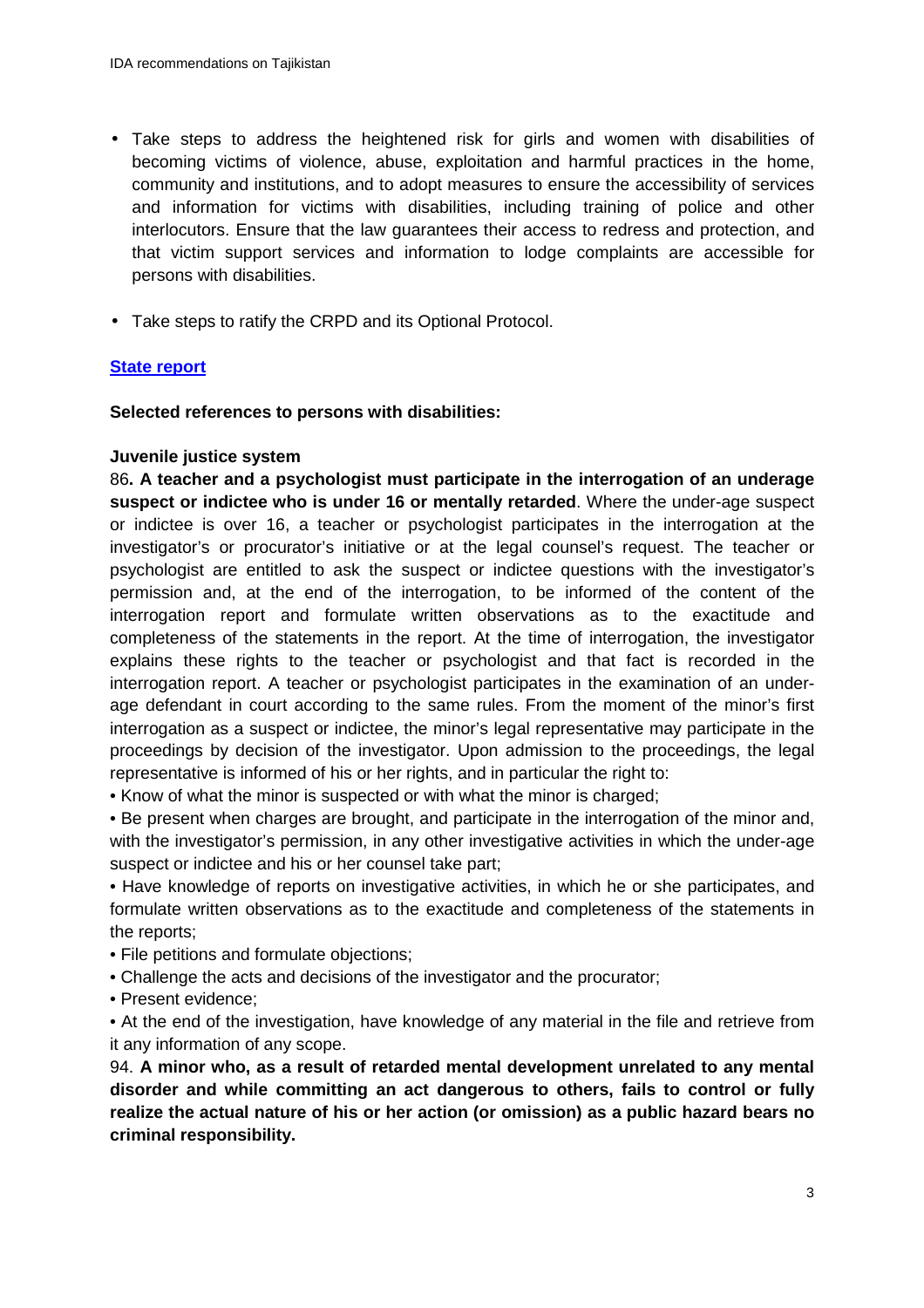#### **Definition of torture**

59. As a measure of restraint, remand in custody during preliminary investigation in a criminal case may not exceed two months. It lasts from the moment of placement of the suspect or indictee under custody until the criminal case is brought to court by the procurator. This period includes any period spent in deprivation of liberty facilities (temporary detention facilities and other confinement units within internal affairs and other bodies engaged in pretrial proceedings) and any forced stay in a hospital or psychiatric clinic; and may be extended by a judge up to 6 months or, in the case of persons accused of serious or grievous crimes, longer; and, exceptionally, beyond 12 months, subject to an 18-month limit. Further prolongation of the remand in custody period is prohibited and the suspect is subject to immediate release. In the Conclusions and recommendations of the Committee (CAT/C/TJK/CO/1), recommendation 7 (d) refers to the need to "take steps to shorten the current pre-trial detention period". The new Code of Criminal Procedure also provides for an 18-month maximum duration of remand in custody. However, such extended periods apply only to exceptional cases on the basis of a judge's decision, and protection from unlawful deprivation of liberty is thereby guaranteed.

#### **Systematic review of all places of detention**

149. Under chapter 6 of the Constitutional Act on procuratorial bodies and article 26 of the Penal Enforcement Code, the Procurator General and his or her subordinate procurators monitor the enforcement and serving of sentences to ensure strict and uniform compliance with the law. Such monitoring is intended to ensure, inter alia:

• The legality of the confinement of persons in detention facilities, custodial reception centres, pre-trial detention units, sentence enforcement agencies and establishments and other bodies implementing court-ordered coercive measures;

• The fulfilment of the legal rights and obligations of the persons detained, remanded in custody, sentenced or subject to other coercive measures; and compliance with detention procedures and conditions.

• The procurator conducting such monitoring may:

• Visit, without inspecting, the places of confinement of persons detained, remanded in custody, sentenced or subject to other coercive measures;

• Interrogate any persons detained, remanded in custody, sentenced or subject to other coercive measures;

• Have knowledge of the documents and police material, on the basis of which these persons are detained, remanded in custody, sentenced or subject to other coercive measures;

• Require strict and uniform compliance with domestic law and ratified international legal instruments related to human rights and the humane treatment of detainees and sentenced offenders;

• Demand of the administration of the above facilities and bodies to create conditions ensuring the rights of the persons detained, remanded in custody, sentenced or subject to other coercive measures; verify the compatibility of orders, regulations and decisions of the administration with the law; require explanations from officials; file challenges and protests; and bring criminal charges or initiate proceedings for administrative, disciplinary or propertyrelated offences;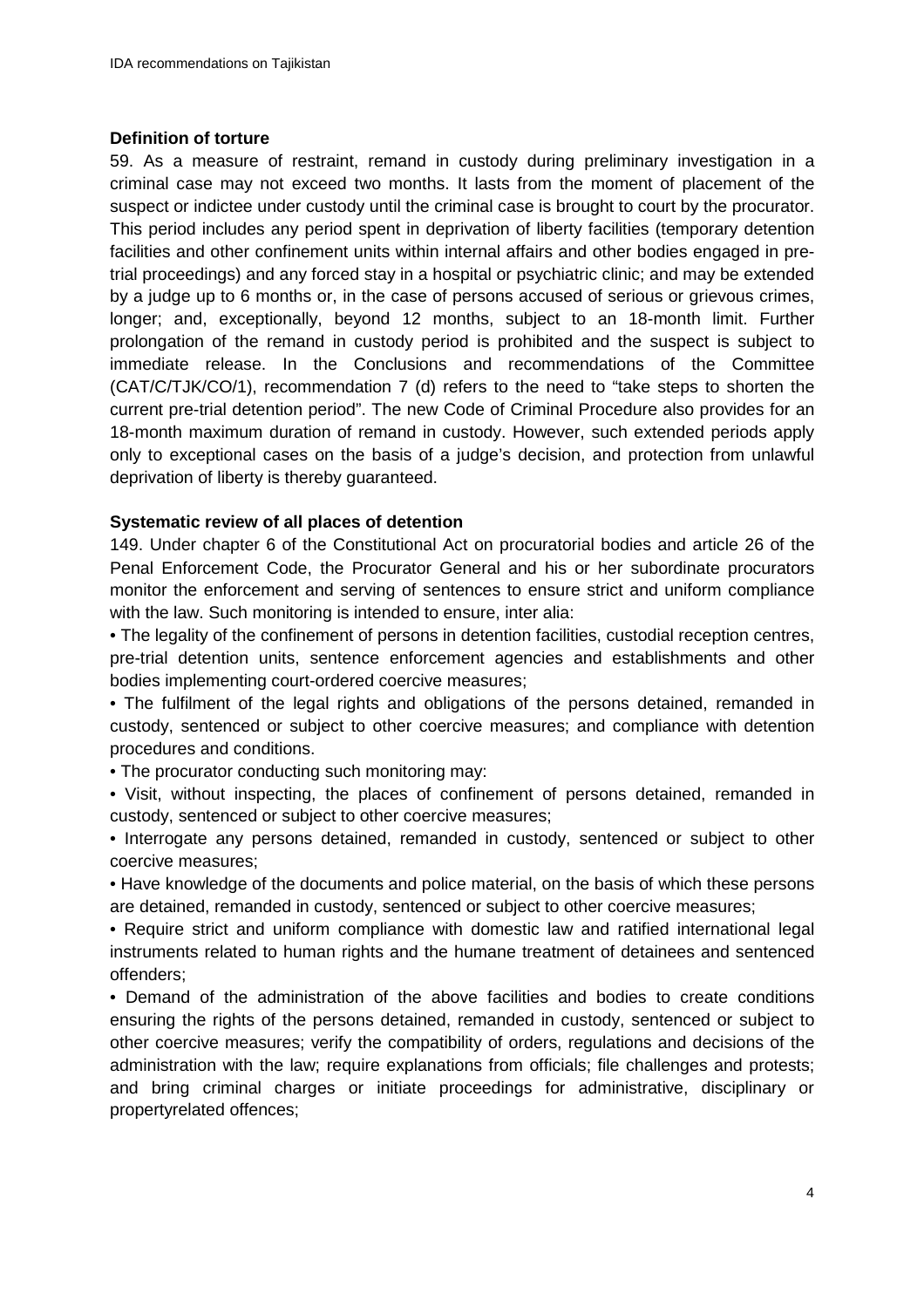• Cancel disciplinary penalties imposed illegally for regulation violations on persons remanded in custody or sentenced; and decide their immediate release from any isolation ward or cell, dungeon, solitary confinement room or disciplinary unit;

• Decide the immediate release, according to procedures specified by the law, of persons unlawfully held in deprivation of liberty or coercive measure enforcement establishments or unlawfully detained, forcibly secluded or placed in a forensic psychiatric establishment.

The administration has an obligation to comply with the procurator's decisions and demands concerning the observance of detention procedures and conditions in relation to the persons arrested, detained, sentenced to deprivation of liberty or other types of punishment, subject to other coercive measures or placed in forensic psychiatric establishments.

### **ANNEX – Disability references by other treaty bodies with respect to Tajikistan:**

#### Concluding Observations of the CRC Committee, 2010, CRC/C/TJK/CO/2

17. The Committee recommends the full implementation of article 4 of the Convention by:

(a) Increasing substantially the budget allocations for education, health and social protection of children and strengthening the effectiveness of existing systems;

(b) Elaborating strategic budgetary programmes to reduce the disparities and to target the rights of disadvantaged groups, including children with disabilities, children living in poverty, children living in remote areas, children infected with HIV/AIDS, orphans, girls and others;

#### **Non-discrimination**

26. While acknowledging the legislative amendments and actions taken to address discrimination against women and girls, the Committee remains concerned about the limited implementation of these laws and the persisting de facto discrimination against girls. The Committee is particularly concerned about the high dropout rates of girls in rural areas from schools due to negative traditional and religious attitudes on the roles of girls and women in the society. The Committee is also concerned at discriminatory attitudes and discrimination against children with disabilities, children in care institutions and children living in rural areas.

27. The Committee recommends that the State party take all necessary measures to implement existing legislation and ensure that all children within its jurisdiction, particularly girls, children with disabilities, children in care institutions, children living in rural areas and other vulnerable groups of children, enjoy all the rights set out in the Convention without discrimination, in accordance with article 2. The Committee also recommends that the State party prioritize and target social services for children belonging to the most vulnerable groups. The Committee encourages the State party to launch comprehensive public education campaigns to prevent and combat the negative traditional and religious attitudes, including gender discrimination.

37. While noting that the law enforcement officers have undergone trainings by nongovernmental organizations, the Committee regrets that there is no mandatory training programme for law enforcement officials on children's rights. The Committee is especially concerned about reports of ill-treatment of children in residential institutions for children with disabilities and lack of investigation of such cases.